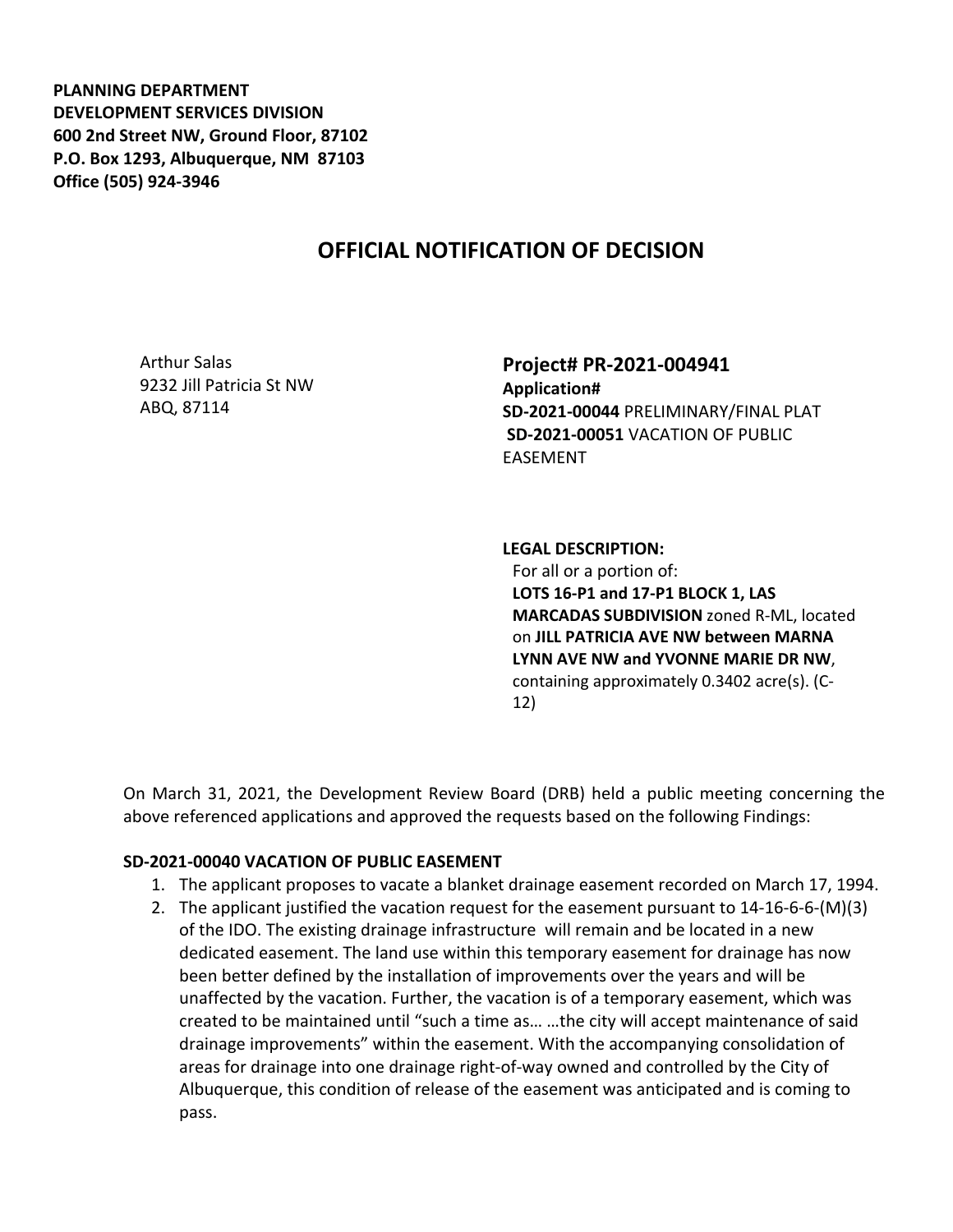## **SD-2021-00043 PRELIMINARY/FINAL PLAT**

- 1. This Preliminary/Final Plat revises the lot line between lots 16-P1 and 17-P1 BLOCK 1, LAS MARCADAS SUBDIVISION to create Lot 16-A-P1, .1722 acres and dedicate .1680 acres of drainage right of way as shown on sheet 2 of 2.
- 2. The property is zoned R-ML, future development must be consistent with the underlying zone.
- 3. The applicant provided the required notice as outlined in the IDO Table 6-1-1.
- 4. The plat contains the required noted regarding the Adminstrative Waivers, to the existing 4 foot sidewalk to remain and the existing 44 foot right of way to remain, rather a 5 foot sidewalk and a 48 foot right of way.

## **Conditions:**

- 1. Final sign-off is delegated to Planning for the DXF file.
- 2. The applicant will obtain final sign off from Planning by May 26, 2021 or the case may be scheduled for the next DRB hearing and could be denied per the DRB Rules of Procedure.

APPEAL: If you wish to appeal this decision, you must do so within 15 days of the DRB's decision or by **APRIL 15, 2021.** The date of the DRB's decision is not included in the 15-day period for filing an appeal, and if the 15<sup>th</sup> day falls on a Saturday, Sunday or Holiday, the next working day is considered as the deadline for filing the appeal.

For more information regarding the appeal process, please refer to Section 14-16-6-4(U) of the Integrated Development Ordinance (IDO). Appeals should be submitted via email to **PLNDRS@CABQ.GOV** (if files are less than 9MB in size). Files larger than 9MB can be sent to **[PLNDRS@CABQ.GOV](mailto:PLNDRS@CABQ.GOV)** using [https://wetransfer.com.](https://wetransfer.com/) A Non-Refundable filing fee will be calculated and you will receive instructions about paying the fee online.

You will receive notification if any person files an appeal. If there is no appeal, you can receive Building Permits at any time after the appeal deadline quoted above, provided all conditions imposed at the time of approval have been met. Applicants submitting for building permit prior to the completion of the appeal period do so at their own risk. Successful applicants are reminded that there may be other City regulations of the IDO that must be complied with, even after approval of the referenced application(s).

Sincerely,

 Jolene Wolfley DRB Chair